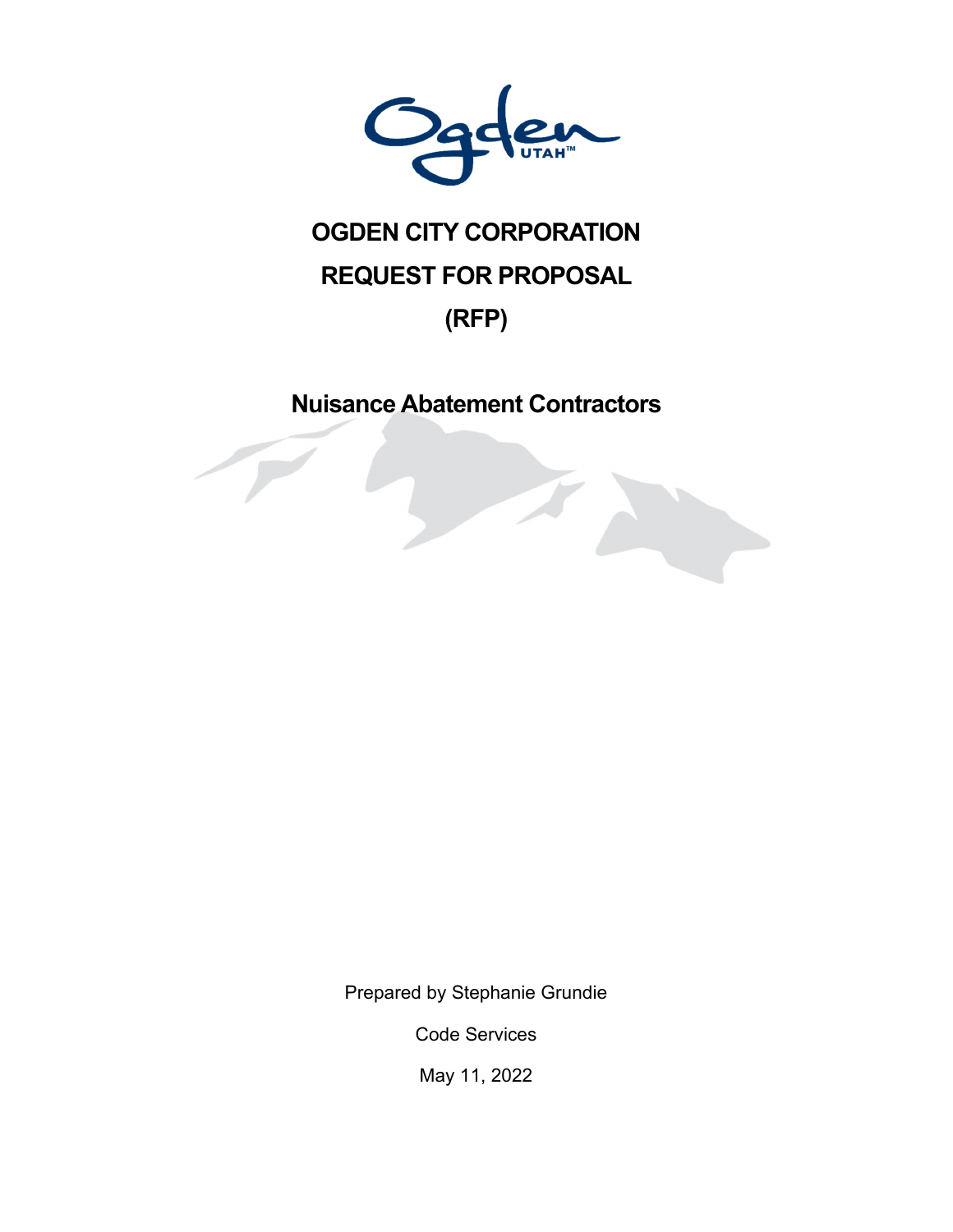# **OGDEN CITY CORPORATION REQUEST FOR PROPOSAL**

# **Nuisance Abatement Contractors**

Ogden City is requesting sealed proposals from qualified offerors to conduct Nuisance Abatement Remediation Services for the provision of mowing, debris removal and securing structures for the City's Nuisance Abatement Program.

Proposal packets are available and may be obtained by downloading from the Ogden City website at http://ogdencity.com/264/Purchasing.

Proposers are responsible for securing any and all addenda issued.

Responses to this RFP shall be submitted to the Purchasing Office, c/o 1<sup>st</sup> Floor Information Desk located at 2549 Washington Blvd., Ogden, UT, **no later than 10 AM, June 1, 2022. LATE PROPOSALS WILL NOT BE ACCEPTED.** 

The City reserves the right to accept or reject any proposal as it best serves its convenience and/or is found to be in the best interest of the City.

Ogden City encourages and welcomes bids from small, local, women and minority owned businesses and other disadvantaged business enterprises.

**Published**: May 14 & 21, 2022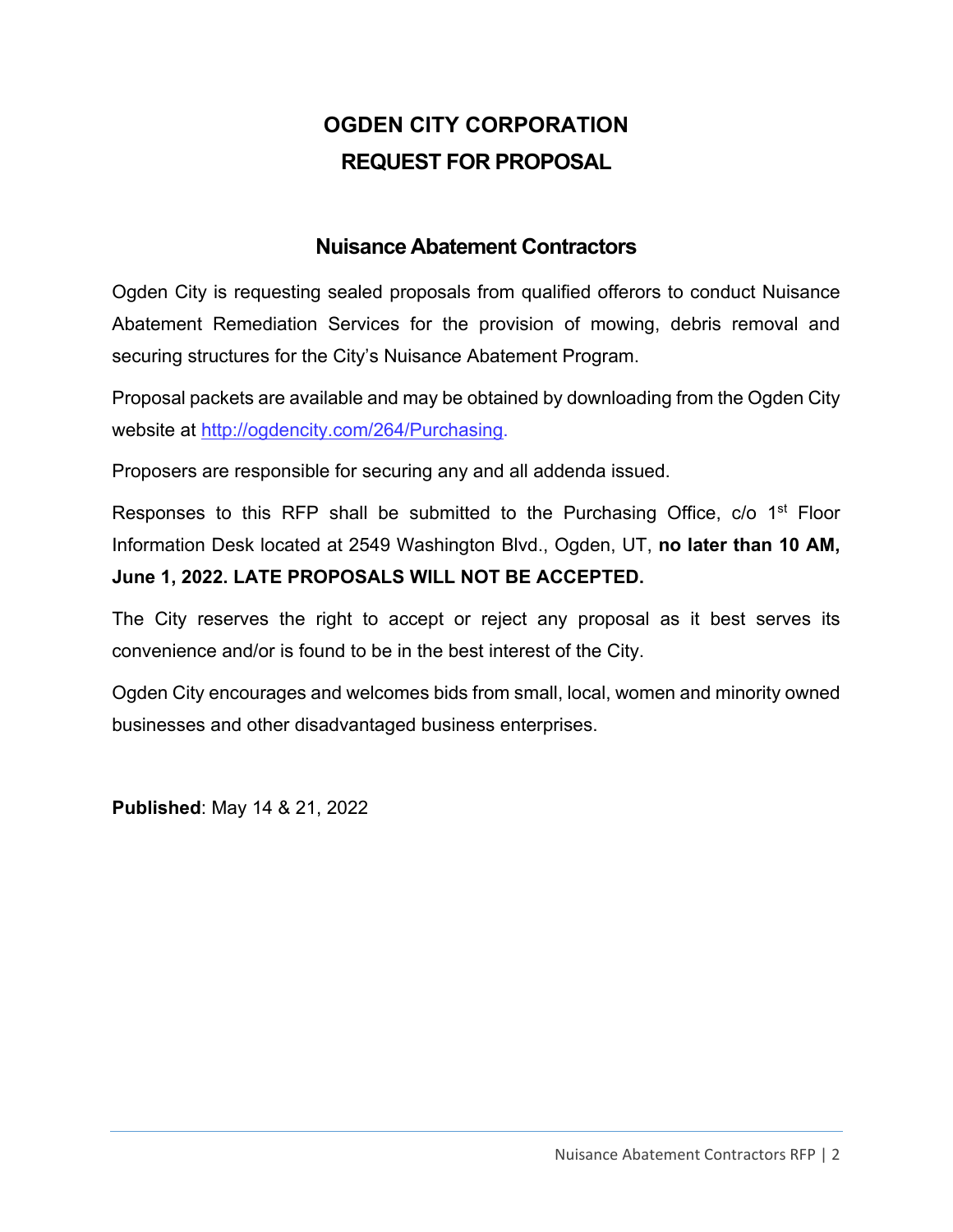# **OGDEN CITY CORPORATION REQUEST FOR PROPOSAL**

## **Nuisance Abatement Contractors**

#### **I. INTRODUCTION**

Ogden City is requesting applications from qualified individuals or firms to provide mowing, debris removal (may encounter hazardous waste), tree trimming and/or removal and securing of structure(s) for the City's Public Nuisance Abatement Program. This program has been established to bring properties found to be in violation of City Ordinance into compliance.

To equalize the cost to private property owners, the City has established a list of set costs for the various property categories and equipment used to complete the work. Contractors who are willing to accept, at the rates established by the City may apply for placement on the authorized Contractor list. Refer to Exhibit "A" Abatement Fee **Schedule** 

The work will be assigned to Contractors on the list on a rotating basis and Contractor availability. Contractors who refuse work, may not be offered work until the next rotation. Contractors who refuse work three (3) consecutive times in a row may be dropped from the list.

#### **Goals/Objectives**

Ogden City strives to maintain:

- A. Compliance of residential and commercial properties by working with individual(s), firms, or management companies in a timely manner.
- B. Through City Code, we strive to improve life & safety issues for our community and its citizens.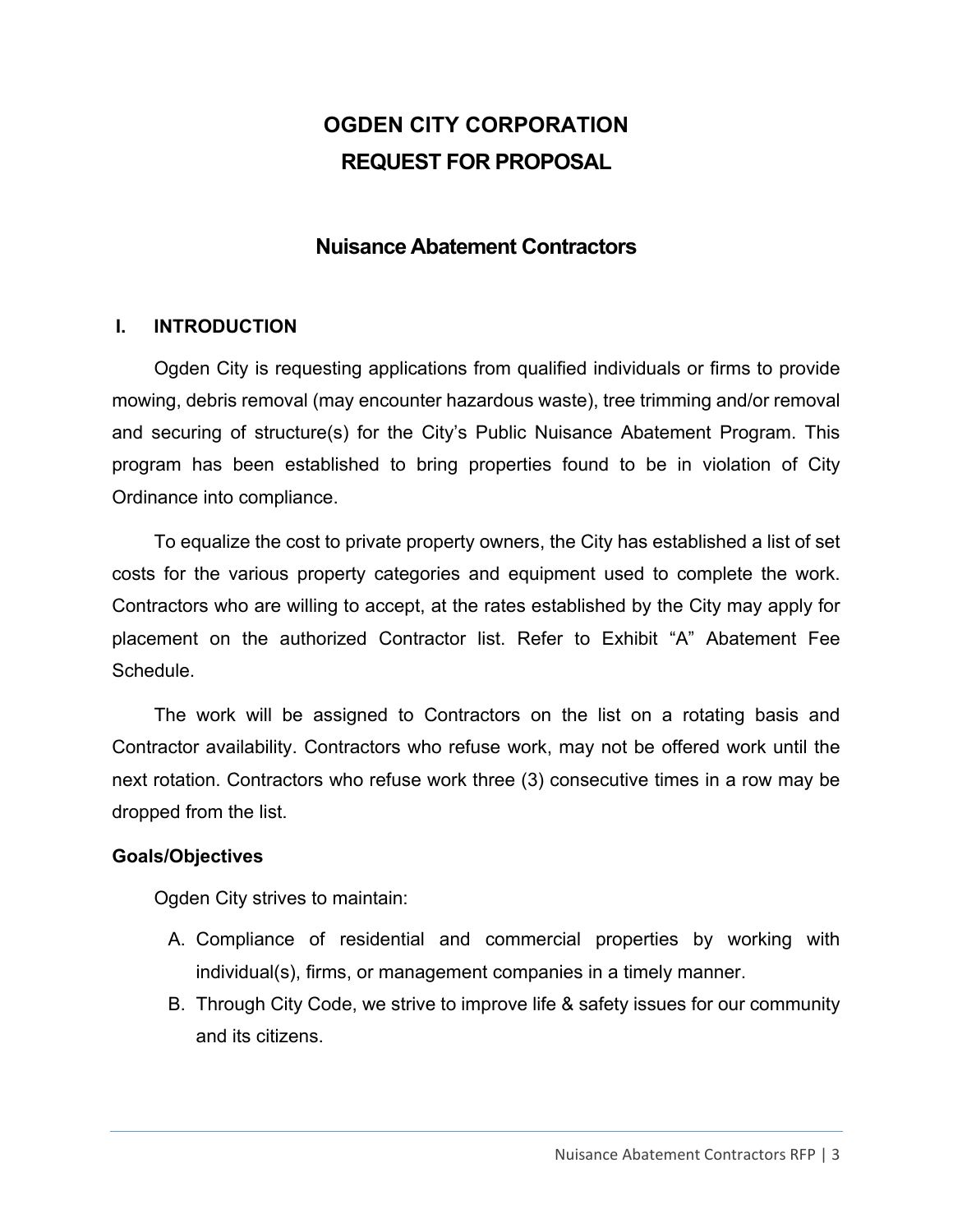It is anticipated that this RFP process will result in one OR may result in multiple contract awards. The RFP document will become part of the final contract. The contract will be issued for a three (3) year period. The City may terminate its relationship with any of the contractors for cause or convenience. Contact award will not obligate either party to conduct business exclusively with the other party.

### **II. SCOPE OF WORK or SPECIFICATIONS**

- A. The City Code Services Officers and/or Supervisor will identify properties in violation of Ogden City Municipal Codes and will request Nuisance Abatement clean-up after following the procedure(s) outlined in the Code. The type of properties cited and the scope of work available will vary depending on Inspections and the compliance level of property owners.
- B. Contractors shall comply with Operational and Maintenance instruction from City Code Services personnel and Must obtain prior authorization for any additional work that may be needed.
- C. Ogden City may require a demonstration of record keeping, accounting practices and environmental disposal practices.
- D. Ogden City will require Contractors to provide a current Business License and Insurance Certificates.
- E. Authorized Contractors will be notified and assigned a project by email. A Code Services Supervisor, Officer or their Administrative Assistant may also contact them by phone.
- F. PROMPTNESS: Promptness and Billing are crucial. To help ensure professionalism, a time frame has been established to complete the abatement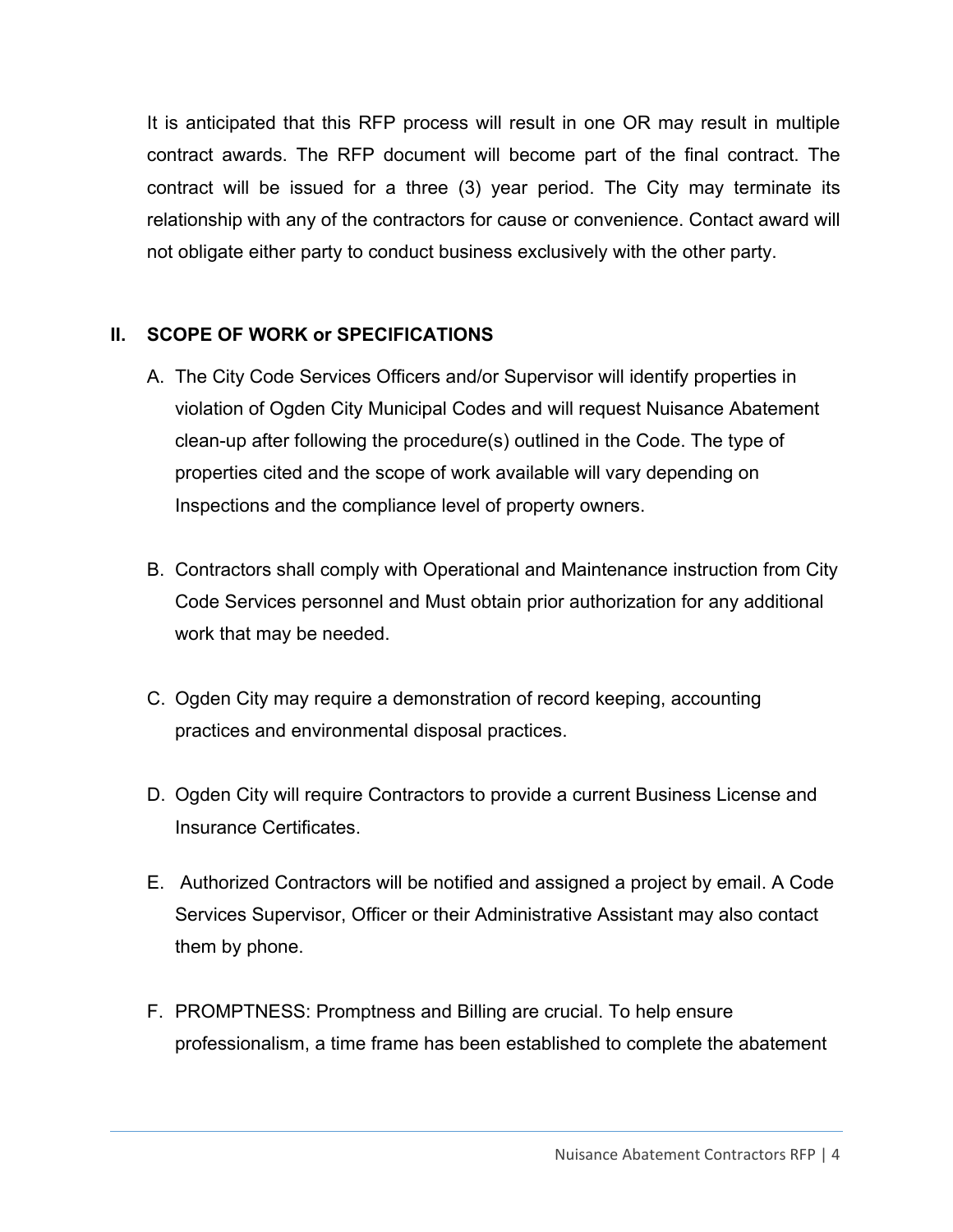project/clean-up. Unless there are mitigating circumstances, all projects/cleanups must be completed within (3) business days of being assigned.

- G. Submission of the necessary Invoice(s), photos and other related documentation must be sent to the Administrative Assistant within (3) days of the completion of the Abatement. Photos must be digital, Dated and labeled "before and after". Invoice must have Parcel number, Case number, Date and Description of work performed. Failure to provide proper documentation can/may delay payment to the contractor.
- H. Conflicts/Risks: If a property owner or tenant approaches the cleanup crew and tells them to leave, then the crew should do so and Contact Code Services to inform them of the encounter. The Abatement Contractor will bill the City, for a "Show Up Fee" as outlined in Exhibit "A".
- I. Grass/Weed Control: Contractor shall cut grasses and weeds (including sucker trees) located on the properties in violation to less than 6" in height. This includes the entirety of the property. Remove all trimming.
- J. Trash and Debris Removal: Contractor shall be responsible for collecting garbage, trash, litter, tires, and other debris from the property grounds and along the fences lines as described in the individual Abatement contract for that particular property.
- K. Boarding & Securing Vacant Structures: Any vacant building and or structure identified by Code Services personnel must be secured using required materials such as: Plywood Sheathing, Exterior Grade Chipboard or Wood Frame Construction. All openings in the structure on the first two (2) floors, other openings easily accessible from the ground, and openings with broken glass.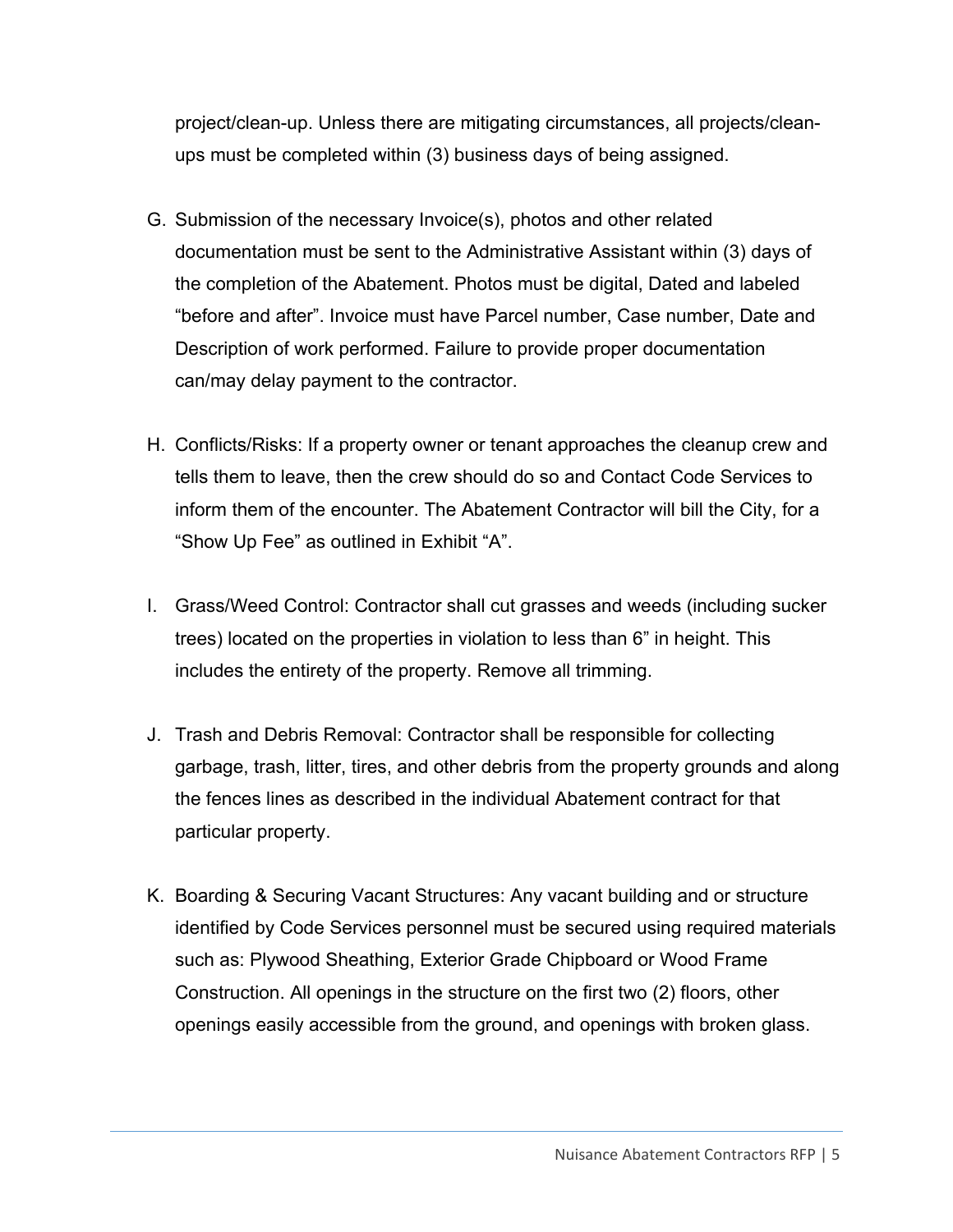#### **III. RESPONSE TO RFP**

The City will accept proposals from firm capable of providing all the work described in the Scope of Work including attachments.

- A. Each Proposal must include, as a minimum, the following information:
	- 1. Exhibit B Contractor Information Sheet
		- a. Authorized Representative Indicate name, address, email address, and telephone number of the company submitting the proposal.
		- b. Include the name and contact information of the person designated as authorized to contractually bind the offer.
	- 2. Company Experience & Team Information A description of the firm's experience and capability of fulfilling this contract if awarded.
		- a. Include company history, past / current experience related to the scope of work (refer to Section II).
		- b. Include qualifications of key personnel and number of crews available to perform the Scope of Work.
		- c. Include equipment list that will support the Scope of Work.
		- d. Include a narrative of how the company has demonstrated with past / current contracts established methods of record keeping, accounting procedures, and environmental disposal practices.
	- 3. References Provide list of at least three (3) references; include contract dates, scope, summary of work performed, and contact information.
	- 4. Certificate of Insurance (COI) Copy of insurability.
- B. For City record-keeping purposes, please do not use spiral or wire binding methods. The following methods will be accepted:
	- a. Printed as single-sided pages
	- b. Submitted as loose leaf with binder clip
	- c. Submitted in a regular 3-ring binder

C. Proposals submitted to Ogden City are considered public records, unless protected within Utah Code 63G-2-1.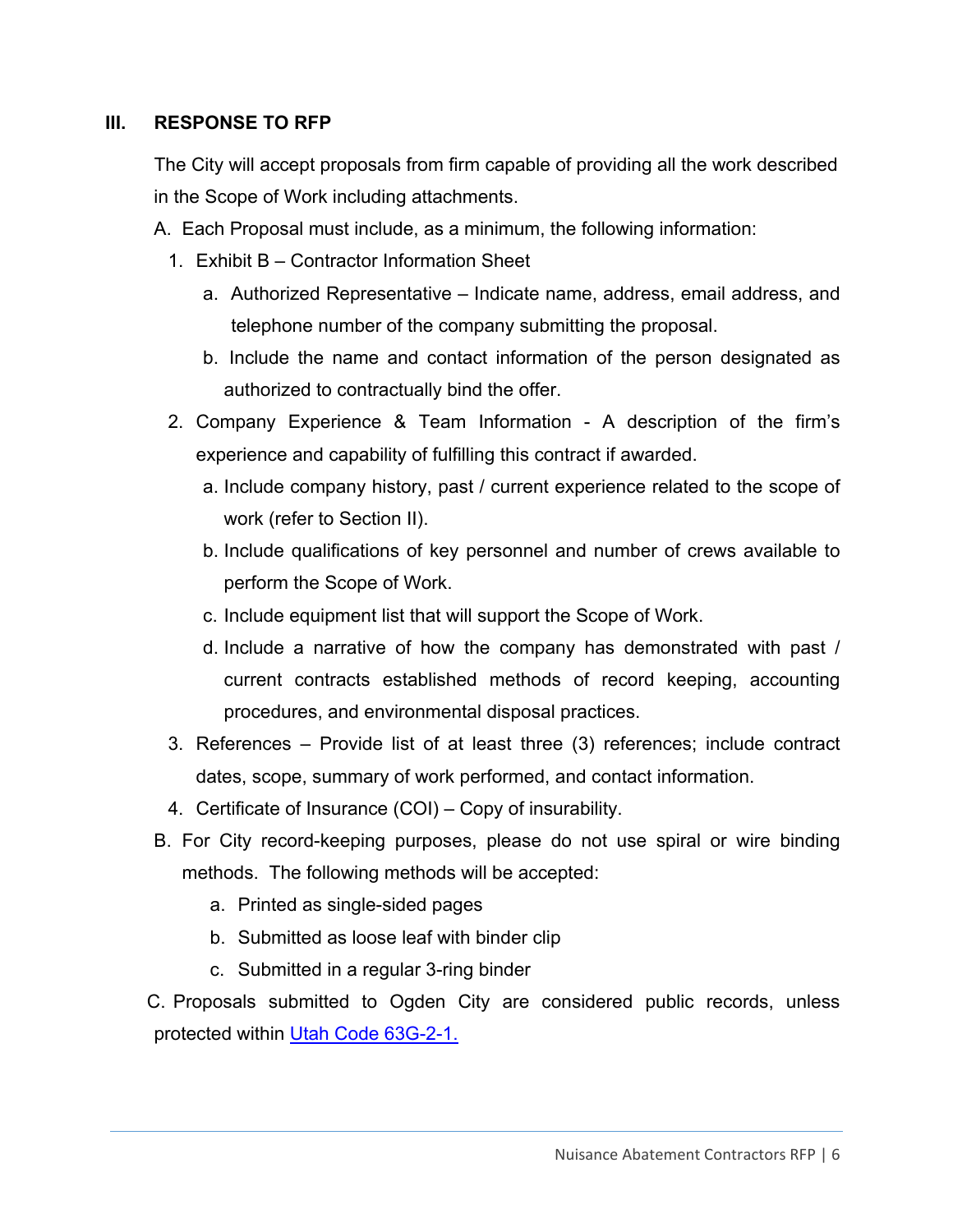### **IV. EVALUATION OF PROPOSALS**

Proposals will be evaluated in accordance with the criteria listed below:

| A. Methodology and Resources        | 40 <sub>%</sub> |
|-------------------------------------|-----------------|
| <b>B.</b> Capability and Experience | 40%             |
| C. References                       | <b>20%</b>      |

The selection committee will primarily be composed of City employees. On occasion, consultants may be invited to participate in the review.

Note that proposals that are received after the deadline or not conforming to the RFP requirements may be deemed non-responsive and eliminated. Each proposer bears sole responsibility for the items included or not included in the response submitted by that proposer.

All proposals in response to this RFP will be evaluated in a manner consistent with the Ogden City policies and procedures. Ogden City reserves the right to disqualify any proposal that includes significant deviations or exceptions to the terms, conditions and/or specifications in this RFP.

In the initial phase of the evaluation process, the selection committee will review all responsive proposals in a cursory manner to eliminate from further consideration proposals which in the judgment of the evaluation committee fail to offer sufficient and substantive provisions to warrant further consideration.

At the conclusion of this initial phase, finalist proposals will be selected for detailed review and evaluation.

Ogden City may require an in-person presentation by a proposer to supplement their written proposal.

Being selected and entering into an agreement does not guarantee the offeror will be extended any specific amount of work.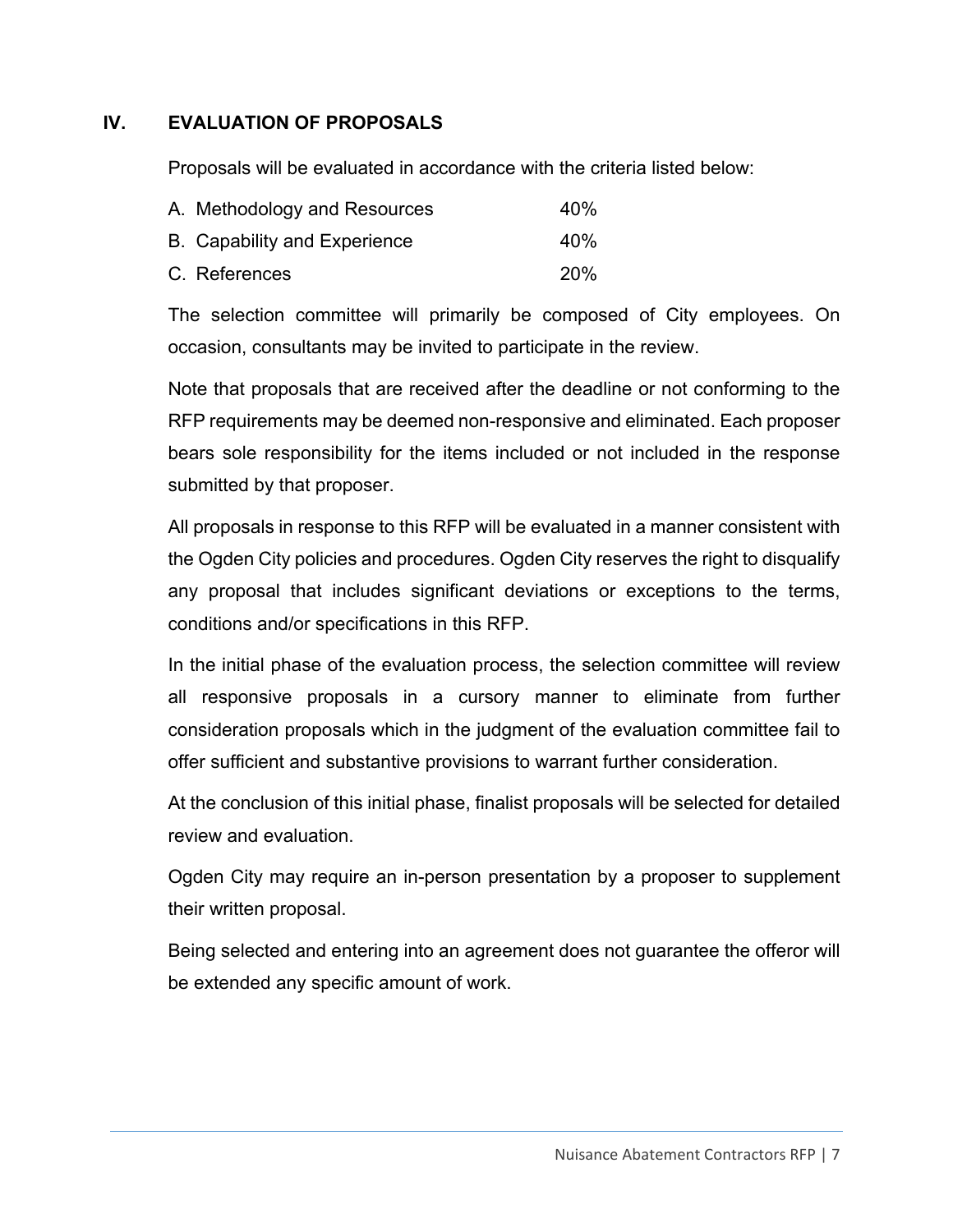#### **V. SUBMISSION OF PROPOSALS**

**No later than 10 AM, June 1, 2022;** proposers shall submit five (5) copies of the proposal and applicable documents in a sealed envelope.

On the envelope, indicate your company's name and the RFP name **"Nuisance Abatement Contractors."**

If the Proposal is submitted by mail or other delivery service, it must be addressed to the Purchasing Office, 2549 Washington Blvd, Suite 510, Ogden UT 84401. It must be received prior to the submission deadline.

The Proposal may also be hand-carried to the 1st Floor Information Desk (west entrance of the building) at the same address.

#### **LATE PROPOSALS WILL NOT BE ACCEPTED.**

No facsimile or email transmittals will be accepted.

It is the sole responsibility of those responding to this RFP to ensure that their submittal is made to the correct location and in compliance with the stated date and time.

City offices are closed on holidays.

#### **VI. CONTACT INFORMATION**

For any questions related to this RFP, please contact the Ogden City Purchasing Office via email purchasing@ogdencity.com or at (801) 629-8742.

The question-and-answer period ends at 3 PM on May 27, 2022

Please check the City's Purchasing webpage for any published Q&A document(s) that might have already addressed your questions or concerns https://www.ogdencity.com/264/Purchasing.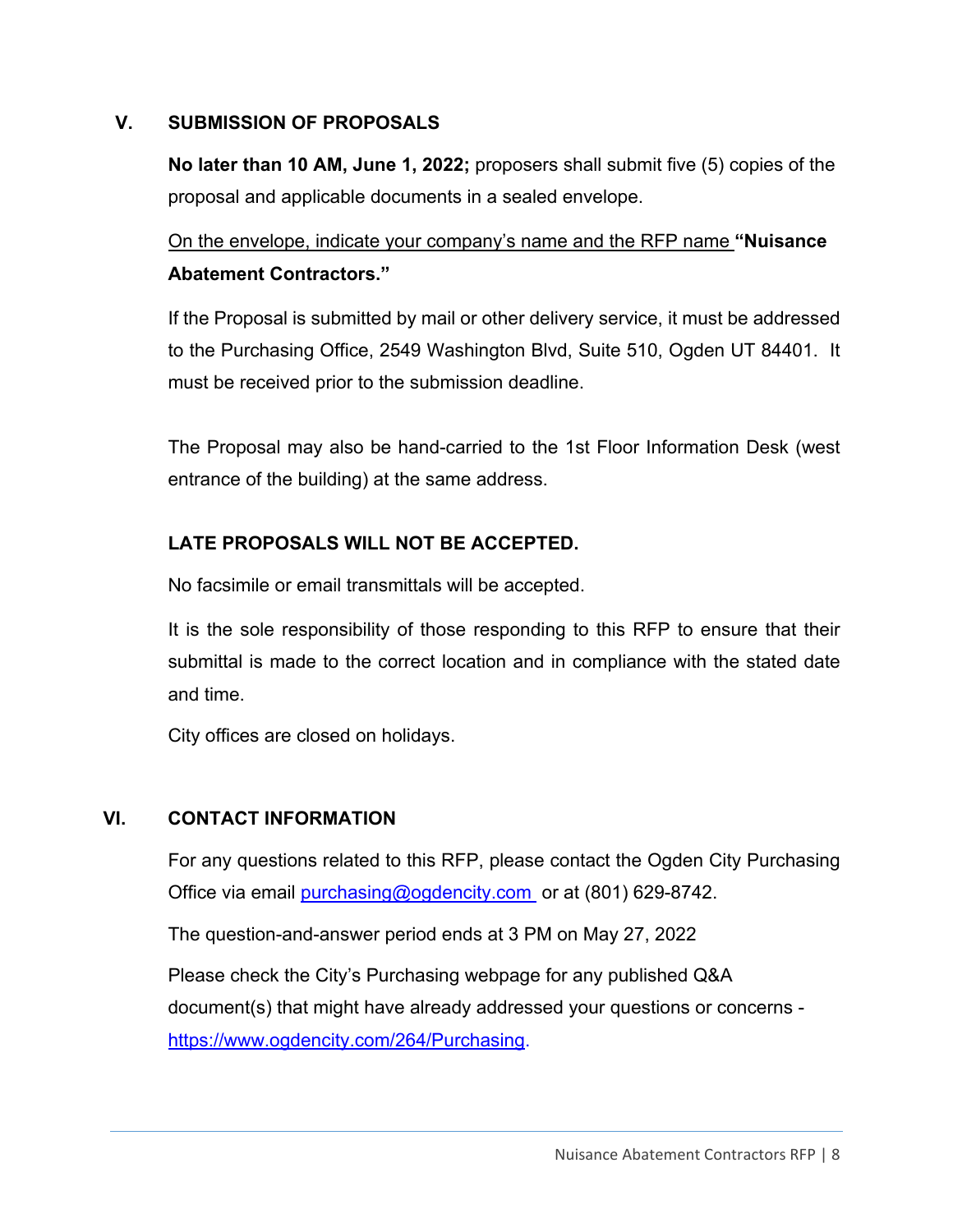#### **VII. RFP SCHEDULE**

Ogden City will follow the timetable below. Ogden City reserves the right to modify the dates due to unforeseen circumstances. Revision of dates, specifically the RFP response deadline will result in an RFP amendment. Amendments will be published in the City's Purchasing webpage - https://www.ogdencity.com/264/Purchasing.

| <b>EVENT</b>                                  | <b>TARGET DATE</b>                |
|-----------------------------------------------|-----------------------------------|
|                                               |                                   |
| <b>Open RFP Process</b>                       | May 11, 2022                      |
|                                               |                                   |
| 1 <sup>st</sup> Ad – Standard Examiner        | May 14, 2022                      |
|                                               |                                   |
| 2 <sup>nd</sup> Ad - Standard Examiner        | May 21, 2022                      |
|                                               |                                   |
| Last day for Q&A                              | May 27, 2022; 3 PM                |
|                                               |                                   |
| <b>RFP Response Deadline</b>                  | June 1, 2022; No later than 10 AM |
|                                               |                                   |
| <b>Committee Review and Selection process</b> | To Be Determined                  |
|                                               |                                   |
| <b>Contract Start Date</b>                    | July 1, 2022                      |
|                                               |                                   |

#### **VIII. INSURANCE REQUIREMENTS**

The successful proposer shall procure and maintain for the duration of the contract the required insurance against claims for injuries to persons or damages to property, which may arise from or in connection with the performance of this agreement. The Contractor shall pay the cost of such insurance.

- a. The amount of insurance shall not be less than:
	- i) Commercial General Liability: Minimum of \$3,000,000 commercial general liability coverage with \$1,000,000 for each occurrence. Policy to include coverage for operations, contractual liability, personal injury liability, products/completed operations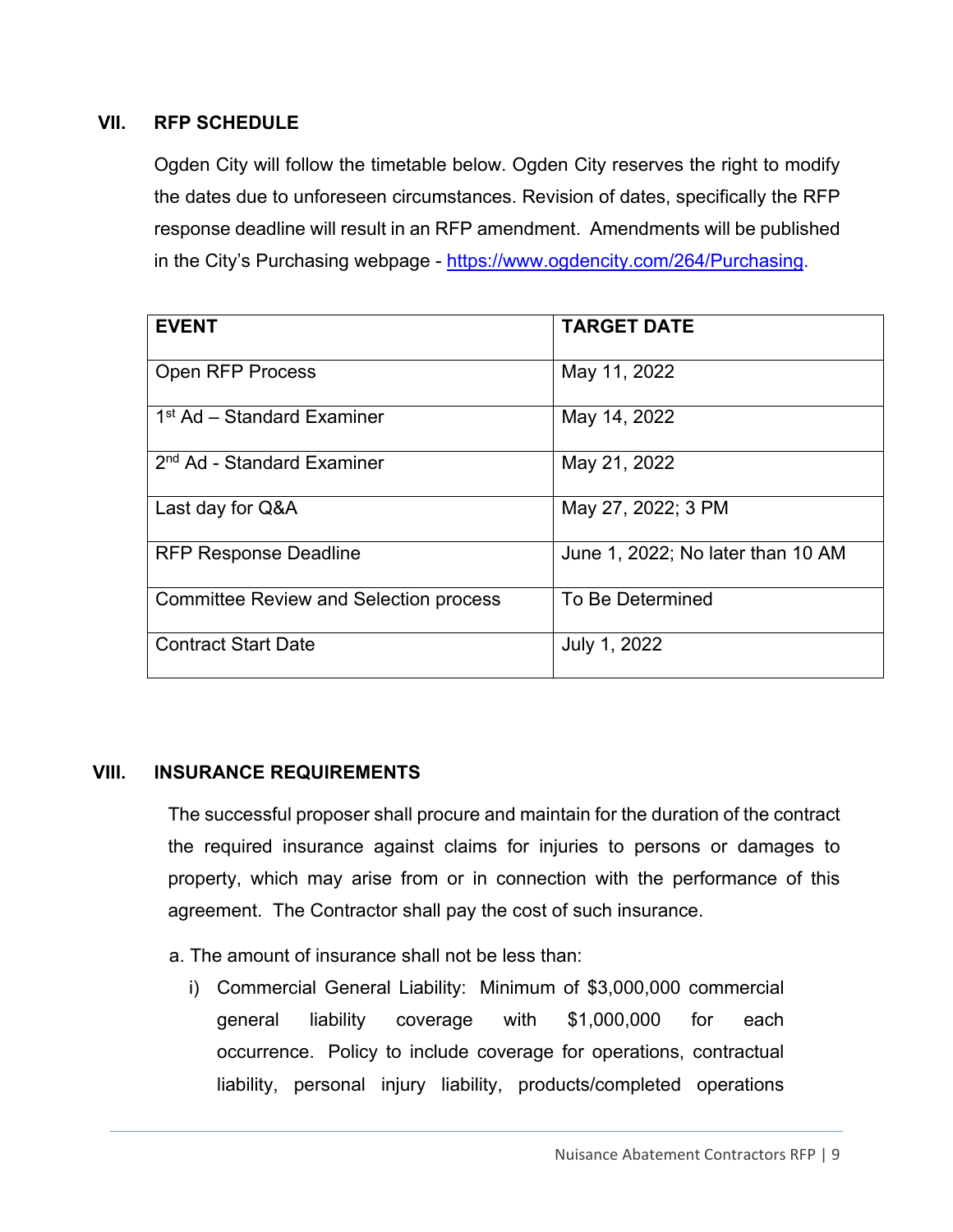liability, broad-form property damage (if applicable) and independent contractor's liability (if applicable) written on an occurrence form.

- ii) Business Automobile Liability: \$1,000,000 combined single limit per occurrence for bodily injury and property damage for owned, nonowned and hired autos.
- iii) Workers' Compensation and Employer's Liability: Worker's Compensation limits as required by the Labor Code of the State of Utah and employer's liability with limits of \$1,000,000 per accident.
- b. Each insurance policy required by this Agreement shall contain the following clauses:
	- i) "This insurance shall not be suspended, voided, canceled, reduced in coverage or in limits except after thirty days prior written notice by certified mail, return receipt requested, has been given to the Ogden City Corporation".
	- ii) "It is agreed that any insurance or self-insurance maintained by Ogden City Corporation, its elected or appointed officials, employees, agents and volunteers shall be excess of Contractor's insurance and shall not contribute with insurance provided by this policy."
- c. Each insurance policy required by this Agreement, excepting policies for Workers' Compensation, shall contain the following clause in a separate endorsement:
	- i) "Ogden City Corporation, its elected and appointed officials, employees, volunteers and agents are to be named as additional insureds in respect to operations and activities of or on behalf of, the named insured as performed under Agreement with Ogden City Corporation."
- d. Insurance is to be placed with insurers acceptable to and approved by Ogden City Corporation. Contractor's insurer must be authorized to do business in Utah at the time the license is executed and throughout the time period the license is maintained, unless otherwise agreed to in writing by Ogden City Corporation. Failure to maintain or renew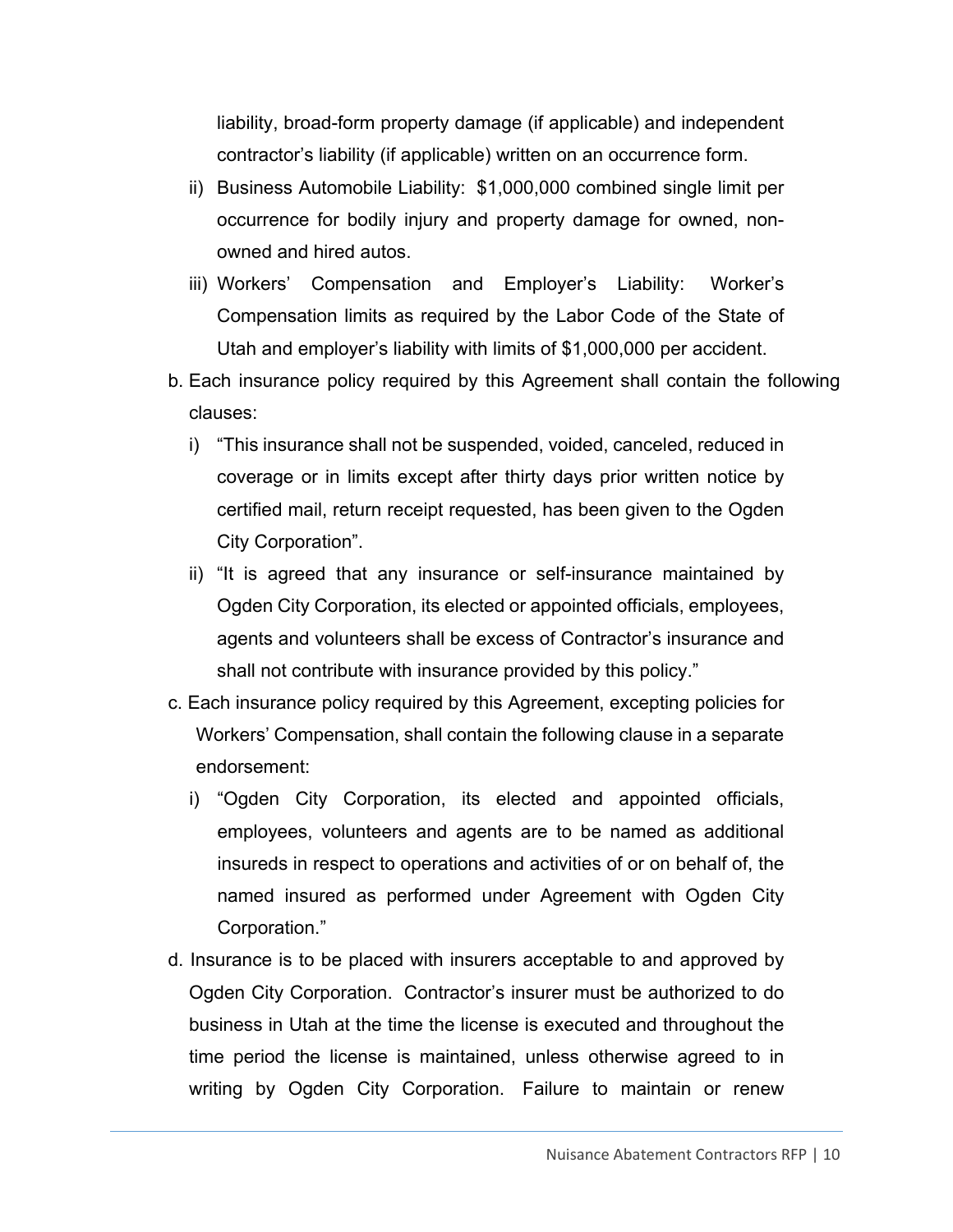coverage or to provide evidence of renewal will be treated as a material breach of contract.

- e. City shall be furnished with original certificates of insurance and endorsements effecting coverage required within, signed by a person authorized by that insurer to bind coverage on its behalf. All certificates and endorsements are to be received by the City before work begins on the premises.
- f. City reserves the right to require complete, certified copies of all required insurance policies at any time.
- g. Any deductibles or self-insured retentions must be declared to and approved by the City. At the option of the City, either: the insurer shall reduce or eliminate such deductibles or self-insured retentions as respect to the City, their elected and appointed officials, employees, agents and volunteers; or Contractor shall provide a financial guarantee satisfactory to the City guaranteeing payment of losses and related investigations, claim administration and defense expenses.
- h. Contractor shall include all of its contractors as insured under its policies or shall furnish separate certificates and endorsements for each contractor. All coverages for Contractor's contractors shall be subject to all of the requirements stated herein.
- i. Nothing contained herein shall be construed as limiting in any way the extent to which Contractor may be held responsible for payments of damages to persons or property resulting from the activities of Contractor or its agents, employees, invitees or contractors upon the Premises during the License Period.

#### **IX. GENERAL TERMS AND CONDITIONS**

A. Qualified respondents shall be Licensed Contractors in the State of Utah, for this type of work, and who meet Ogden City's insurance requirements, and have experience with all work defined in the scope of work.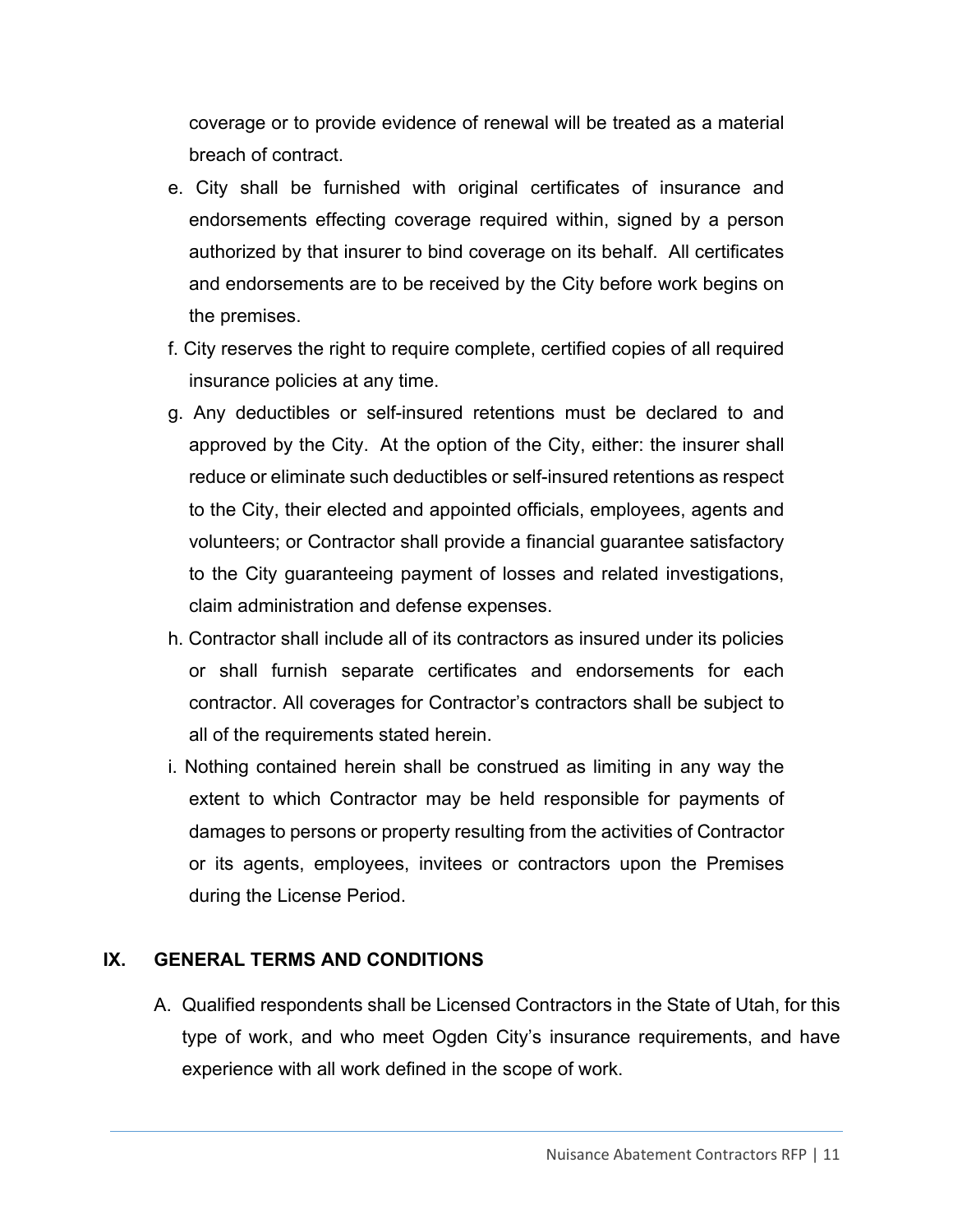- B. For projects that are security-sensitive in nature, Ogden City reserves the right to conduct a criminal background check of each person who will be providing services in response to this RFP. If requested, Contractor shall submit a BCI Criminal History Report dated within 30 days of response to RFP for each employee who will be on-site, that shows "Criminal History Verified" and has Arrest History attachments. Employees who have any convictions on their BCI record may be subject to further review and approval by Ogden City. Ogden City may reject any response to this RFP that involves services from a person or entity that Ogden City determines is unfit or unqualified to fulfill the requirements of this RFP.
- C. All work must meet current industry standards including all Federal, State and local rules and regulations.
- D. Ogden City reserves the right to request clarification of information submitted, and to request additional information from any proposer.
- E. Ogden City will make every effort to ensure all offerors are treated fairly and equally throughout the entire advertisement, review and selection process. The procedures established herein are designed to give all parties reasonable access to the same basic information.
- F. Cost of Developing Proposals All costs related to the preparation of proposals and any related activities are the sole responsibility of the offeror. Ogden City assumes no liability for any costs incurred by offerors throughout the entire selection process.
- G. Proposal Ownership Once submitted, all proposals, including attachments, supplementary materials, addenda, etc. become the property of Ogden City and will not be returned to the offeror.
- H. Conflict of Interest No member, officer, or employee of Ogden City, during his or her tenure shall have any interest, direct or indirect, in this contract or the proceeds thereof, except as permitted by Ogden City policy.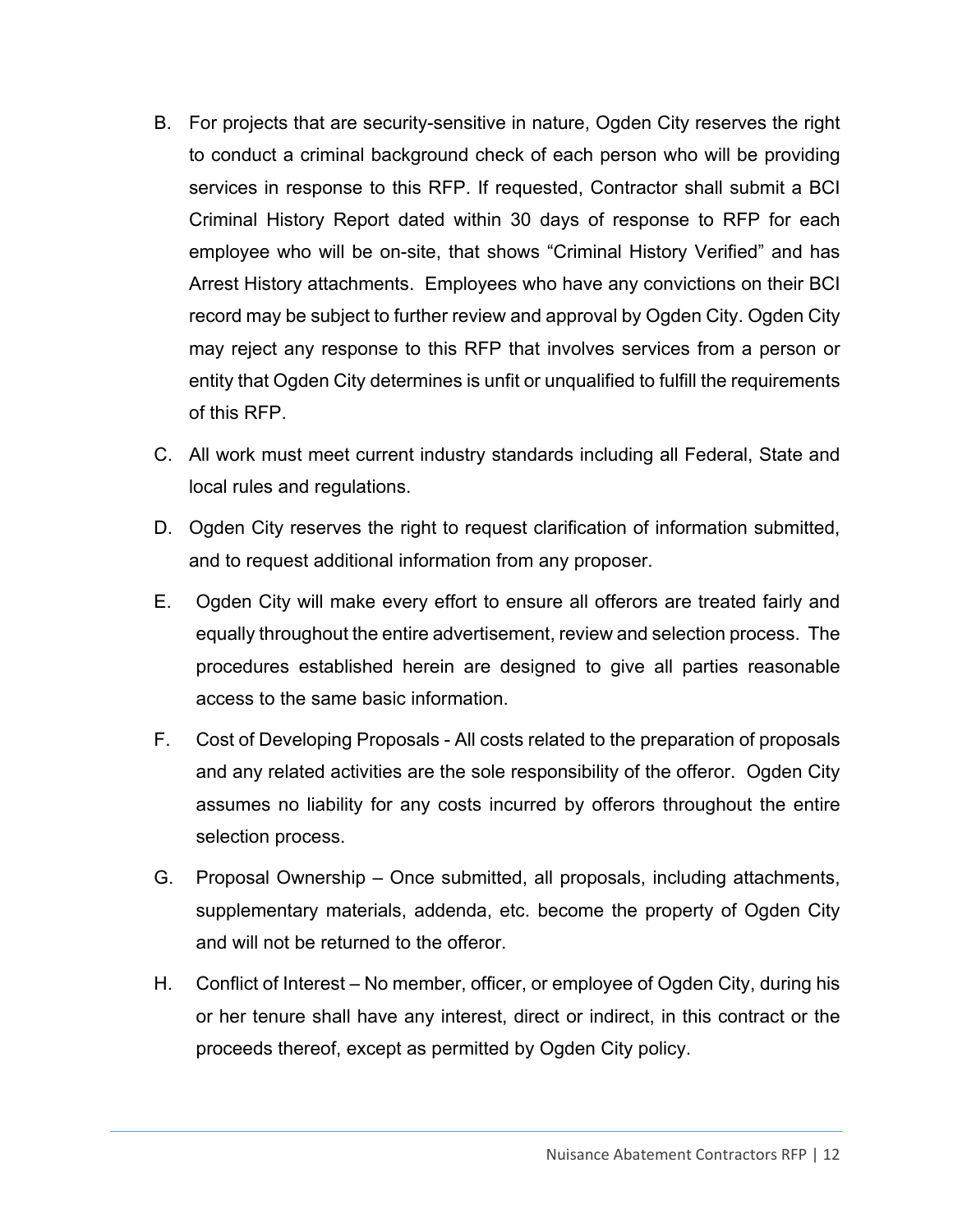- I. Non-Collusion The offeror guarantees the proposal is not a product of collusion with any other offeror and no effort has been made to fix the proposal price or any offeror or to fix any overhead, profit of cost estimate of any proposal price.
- J. Award of Contract The selection of the company will be made by a selection committee comprised of city employees. Ogden City reserves the right to negotiate and hold discussions with prospective service providers as necessary, however, Ogden City may award this contract without discussion of proposals received from prospective service providers.

The selected company shall enter into a written agreement with Ogden City.

Ogden City reserves the right to cancel this Request for Proposal.

Ogden City reserves the right to reject any or all proposals received. Furthermore, Ogden City shall have the right to waive any informality or technicality in proposals received, when in the best interest of Ogden City. Ogden City reserves the right to segment or reduce the scope of services and enter contracts with more than one vendor.

K. Pursuant to the Utah Government Records Access and Management Act (GRAMA), records will be considered public after the contract is awarded. If an offeror wishes to protect any records, a request for business confidentiality may be submitted to the Ogden City Recorders Office at the time of bid submission. The form can be accessed through the Recorder's webpage at: https://www.ogdencity.com/DocumentCenter/View/7004/Busiiness-Confidentiality-Claim-form

### **X. ADDITIONAL INFORMAITON**

Price Guarantee: All pricing must be guaranteed for one (1) year. Following the guarantee period, any request for price adjustment must be for an equal guarantee period and must be made at least 30 days prior to the effective date.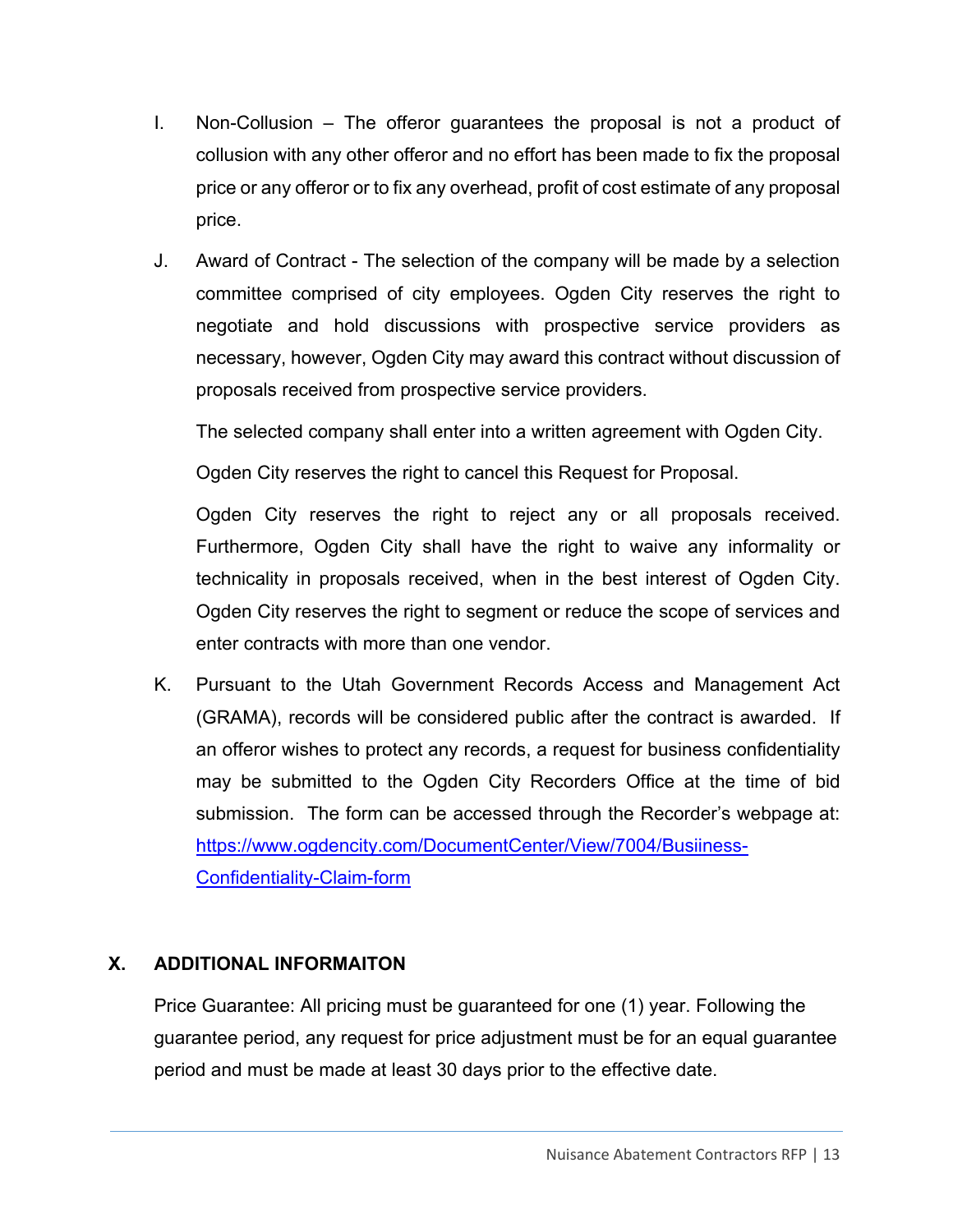Requests for price adjustment must include sufficient documentation supporting the request and demonstrating a logical mathematical link between the current price and the proposed price.

Any adjustment or amendment to the contract will not be effective unless approved by Ogden City.

Price Reductions: It is understood and agreed that the City will be given the immediate benefit of any decrease in the market, or allowable discount.

Contractor will only be allowed to invoice for the cost of services/goods in compliance with his/ her proposal as accepted by Ogden City Corporation.

- A. Invoices Refer to "G" under Section II. Scope of Work / Specifications section.
- B. Upon the Award of Contract, Contractor may receive a request to process payments electronically.
- C. If offered by Contractor, Ogden City seeks a discount for early payment. The City shall only take such a discount if earned.
- D. Invoices shall be sent to the following email address:

Ogden City Code Services

Email invoices to: stephanieg@ogdencity.com & christ@ogdencity.com

### **XI. GOVERNING INSTRUCTIONS**

This RFP will constitute the governing document for submitting Proposals and will take precedent over any oral representations.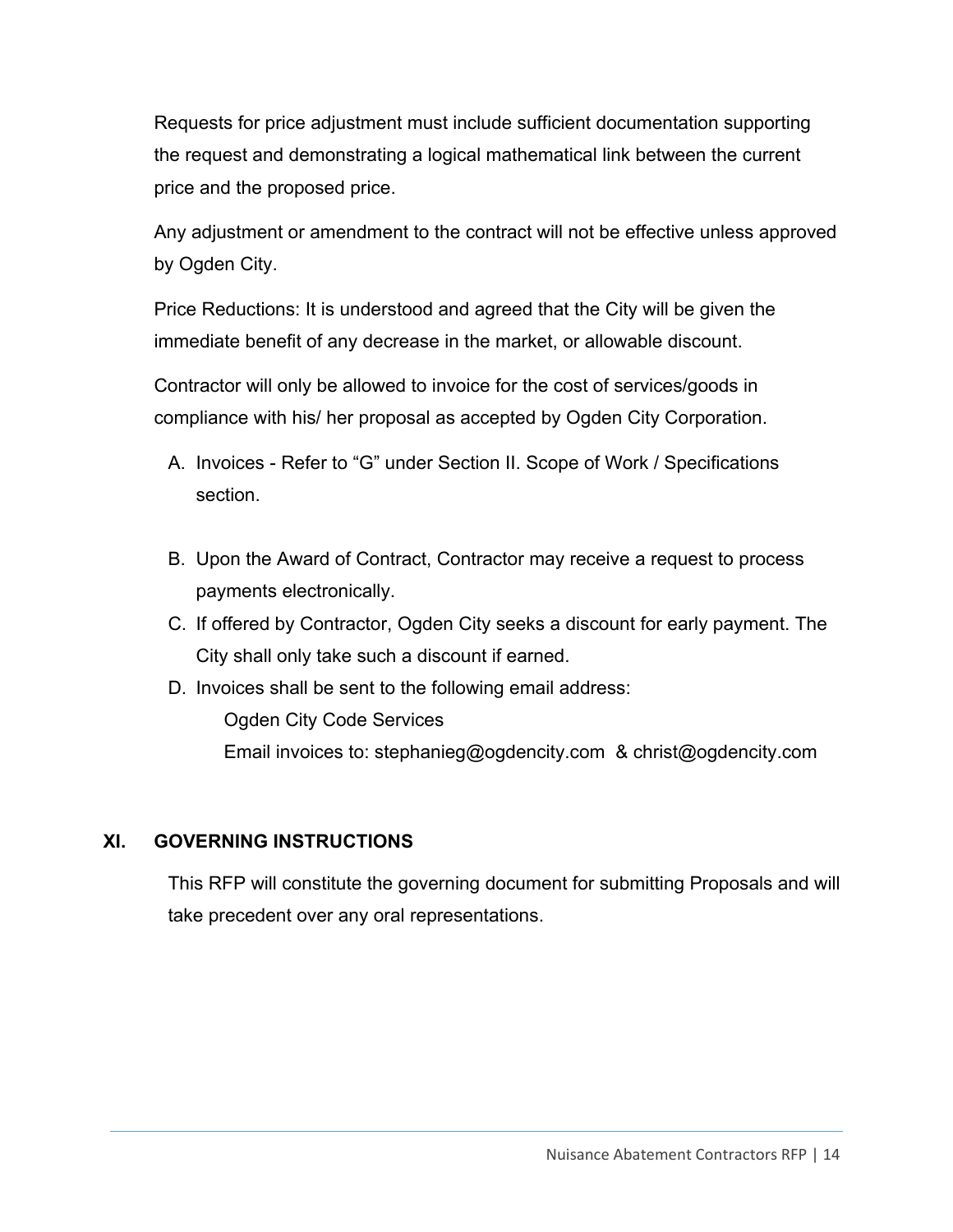# **EXHIBIT A**

# Abatement Classification and Fees as of July 1, 2022

Increases will be Annually starting on July 1<sup>st</sup> in accordance with the Western States Regional CPI

| Classification | Item Description                                                                                                                                                                                                                                                                                                                                                                                                                                                                                         | Current rate                                                                                                     | Proposed<br>Rate 40% |
|----------------|----------------------------------------------------------------------------------------------------------------------------------------------------------------------------------------------------------------------------------------------------------------------------------------------------------------------------------------------------------------------------------------------------------------------------------------------------------------------------------------------------------|------------------------------------------------------------------------------------------------------------------|----------------------|
| Alley          | Any size portion of an Alleyway adjacent to a parcel of land with<br>weeds and/or trash and debris.                                                                                                                                                                                                                                                                                                                                                                                                      | \$132.00                                                                                                         | \$184.80             |
| A              | A Parcel of 1/4 Acres or less with weeds and/or trash and debris.                                                                                                                                                                                                                                                                                                                                                                                                                                        | \$140.00                                                                                                         | \$196.00             |
| B              | A Parcel of 1/4 Acre or greater but less than 1/2 Acre with weeds<br>and/or trash and debris.                                                                                                                                                                                                                                                                                                                                                                                                            | \$175.00                                                                                                         | \$245.00             |
| C              | A Parcel greater than $\frac{1}{2}$ Acre but less than $\frac{3}{4}$ Acre with weeds<br>and/or trash and debris.                                                                                                                                                                                                                                                                                                                                                                                         | \$255.00                                                                                                         | \$357.00             |
| D              | A Parcel greater than 3⁄4 Acres but less than 1 Acre with weeds<br>and/or trash and debris.                                                                                                                                                                                                                                                                                                                                                                                                              | \$352.00                                                                                                         | \$492.80             |
| E              | A Parcel greater than 1 Acre but less than 2 Acres with weeds<br>and/or trash & debris.                                                                                                                                                                                                                                                                                                                                                                                                                  | \$457.00                                                                                                         | \$639.80             |
| F              | A Parcel greater than 2 Acres but less than 3 Acres with weeds<br>and/or trash and debris.                                                                                                                                                                                                                                                                                                                                                                                                               | \$615.00                                                                                                         | \$861.00%            |
| Special        | "Special" nuisances not easily classified, requiring hourly fees<br>for drivers, trucks, tractor's and hand work. Projects include<br>tires, stumps, heavy amounts of building debris. This may also<br>include transient camps and hazardous waste cleanup. To<br>keep these properties free of hiding places, trees may have to<br>be trimmed up with the lower branch having a clearance of 7<br>feet and bushes trimmed. Structure(s) may also need to have<br>doors and/or windows secured/boarded. | These cases<br>will be given<br>on a Rotation<br>Basis. Detailed<br>Invoices will be<br>required for<br>payment. |                      |
| Lot Size       | 1/4 Acre= 10,890 Sq. Ft.                                                                                                                                                                                                                                                                                                                                                                                                                                                                                 |                                                                                                                  |                      |
|                | 1/2 Acre= 21,780 Sq. Ft.                                                                                                                                                                                                                                                                                                                                                                                                                                                                                 |                                                                                                                  |                      |
|                | 3⁄4 Acre= 32,674 Sq. Ft.                                                                                                                                                                                                                                                                                                                                                                                                                                                                                 |                                                                                                                  | 1.003                |
|                | 1 Acre= 43,560 Sq. Ft.                                                                                                                                                                                                                                                                                                                                                                                                                                                                                   |                                                                                                                  |                      |
|                | ALL RATES INCLUDE DUMP AND DISPOSAL FEES                                                                                                                                                                                                                                                                                                                                                                                                                                                                 |                                                                                                                  |                      |
| Hourly Rates   |                                                                                                                                                                                                                                                                                                                                                                                                                                                                                                          |                                                                                                                  |                      |
|                | Weedeater/Edger                                                                                                                                                                                                                                                                                                                                                                                                                                                                                          | \$33.00                                                                                                          | \$50.00              |
|                | Chainsaw                                                                                                                                                                                                                                                                                                                                                                                                                                                                                                 | \$33.00                                                                                                          | \$50.00              |
|                | Leaf Blower                                                                                                                                                                                                                                                                                                                                                                                                                                                                                              | \$33.00                                                                                                          | \$50.00              |
|                | Push Mower                                                                                                                                                                                                                                                                                                                                                                                                                                                                                               | \$36.00                                                                                                          | \$50.00              |
|                | <b>Small Riding Mower</b>                                                                                                                                                                                                                                                                                                                                                                                                                                                                                | \$43.50                                                                                                          | \$60.90              |
|                | Large Riding Mower                                                                                                                                                                                                                                                                                                                                                                                                                                                                                       | \$52.50                                                                                                          | \$73.50              |
|                | Tractor w/Mower                                                                                                                                                                                                                                                                                                                                                                                                                                                                                          | \$85.00                                                                                                          | \$119.00             |
|                | Truck/Trailer                                                                                                                                                                                                                                                                                                                                                                                                                                                                                            | \$100.00                                                                                                         | \$140.00             |
|                | LABORER hourly rate, NOT using equipment, hand work only.                                                                                                                                                                                                                                                                                                                                                                                                                                                | \$35.00                                                                                                          | \$50.00              |
|                | Show-Up Fee-work completed prior to Contractor Showing up                                                                                                                                                                                                                                                                                                                                                                                                                                                | \$60.00                                                                                                          | \$75.00              |

#### Nuisance Abatement Contractors RFP | 15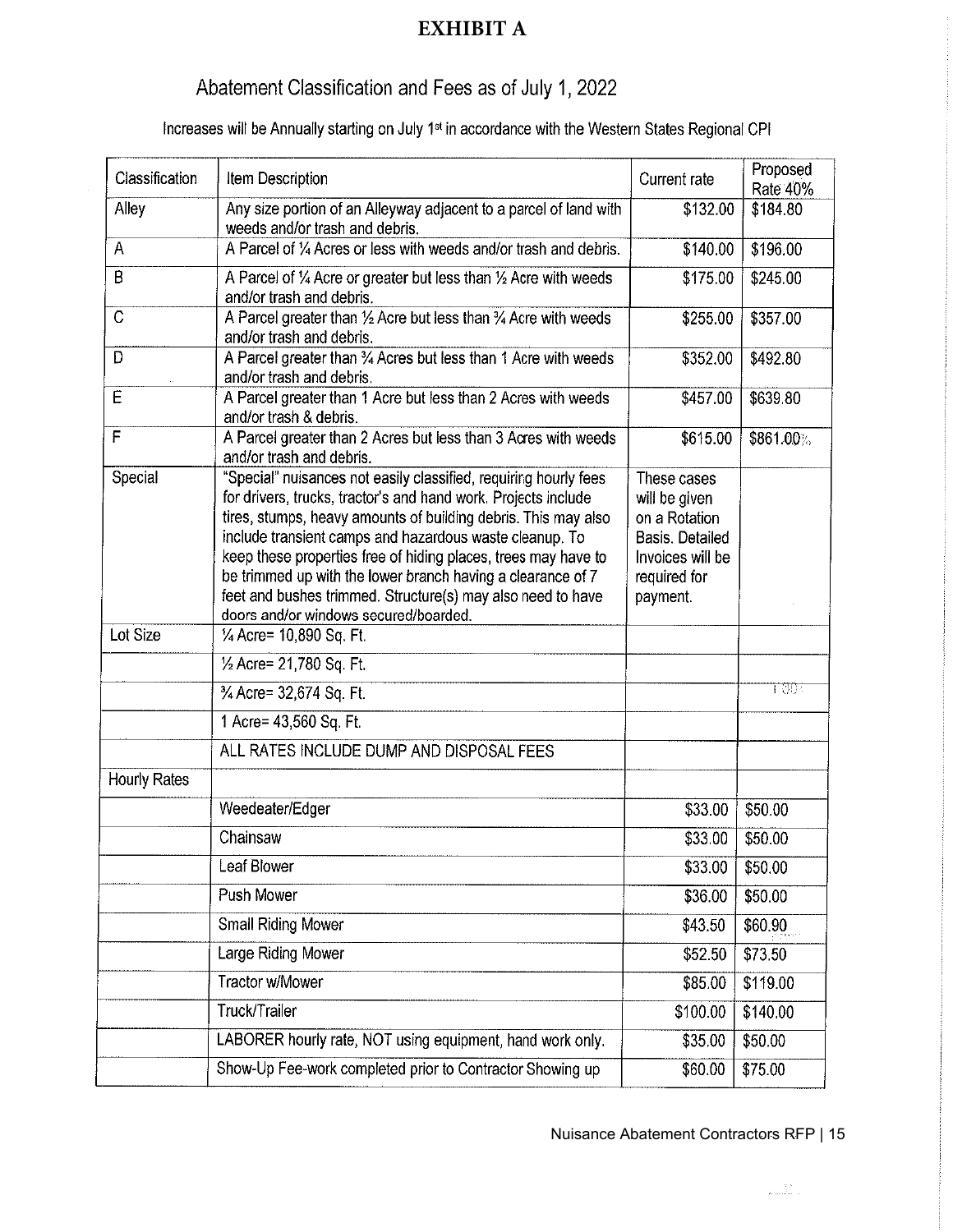# **EXHIBIT B OGDEN CITY CORPORATION CONTRACTOR INFORMATION SHEET**

| А.          |                                                                                    |         |  |                                                                                  |  |
|-------------|------------------------------------------------------------------------------------|---------|--|----------------------------------------------------------------------------------|--|
|             |                                                                                    |         |  |                                                                                  |  |
|             |                                                                                    |         |  |                                                                                  |  |
|             |                                                                                    |         |  |                                                                                  |  |
|             |                                                                                    |         |  |                                                                                  |  |
|             | If you do not have a federal I.D. #, please list your Social Security Number:      |         |  |                                                                                  |  |
|             |                                                                                    |         |  |                                                                                  |  |
|             | Attach a completed IRS W9 Form.                                                    |         |  |                                                                                  |  |
|             |                                                                                    |         |  |                                                                                  |  |
|             | Attach a copy of your current business license.                                    |         |  |                                                                                  |  |
| В.          | List at least three (3) recent clients who can attest to the quality of your work: |         |  |                                                                                  |  |
|             | Name                                                                               | Address |  | <b>Phone Number</b>                                                              |  |
|             |                                                                                    |         |  | ,我们也不会有什么。""我们的人,我们也不会有什么?""我们的人,我们也不会有什么?""我们的人,我们也不会有什么?""我们的人,我们也不会有什么?""我们的人 |  |
|             |                                                                                    |         |  |                                                                                  |  |
|             |                                                                                    |         |  |                                                                                  |  |
| $C_{\cdot}$ | Number of full-time employees: _______ Number of part-time employees ______        |         |  |                                                                                  |  |